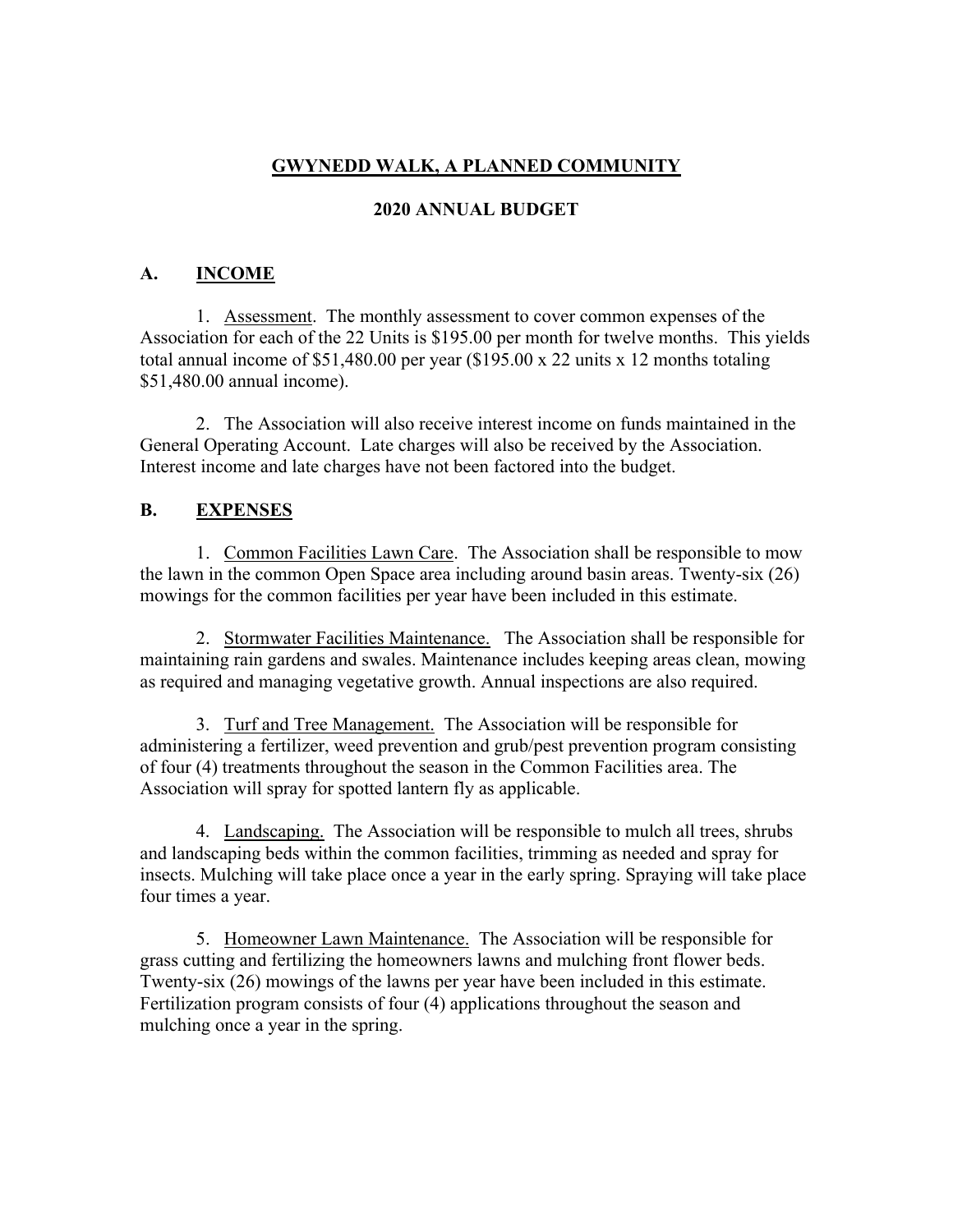6. Insurance. The Association will provide minimum insurance as required by the Declaration on the Common Facilities. Each Unit Owner is responsible for insuring their Unit and its contents

7. Street Lights. The Association will be responsible for the maintaining the street lights and the cost of electric

8. Trash Collection. The trash collection will be maintained by the Association. The Association will retain an outside service to collect trash for each unit. It is estimated there will be one collection a week for both trash and recycling, the monthly fee is estimated to be \$17 per unit

9. Repairs and Maintenance. The Association is responsible for maintaining and repairing the Common Facilities owned by the Association including the mail box clusters. The streets have become property of the Association, therefore the Association will be responsible for maintenance and repair

10. Snow Plowing. The streets have been completed and have become property of the Association. The Association will be responsible for snow plowing, maintenance and repair

11. Management Fees. The Association retains a management company for the Community to assist with the collection of monthly dues, payment of monthly expenses, coordination of contracted services, maintaining the books and preparation of the annual tax return.

 12. Office & Administrative. This expense includes the estimated costs of the Association's stationary, postage, copying, mailings, bank service charges and any other miscellaneous Association office and/or administrative expenses.

13. Reserves. This expense is established for unanticipated expenses or can be set aside for future maintenance, repair and replacement of the Common Facilities.